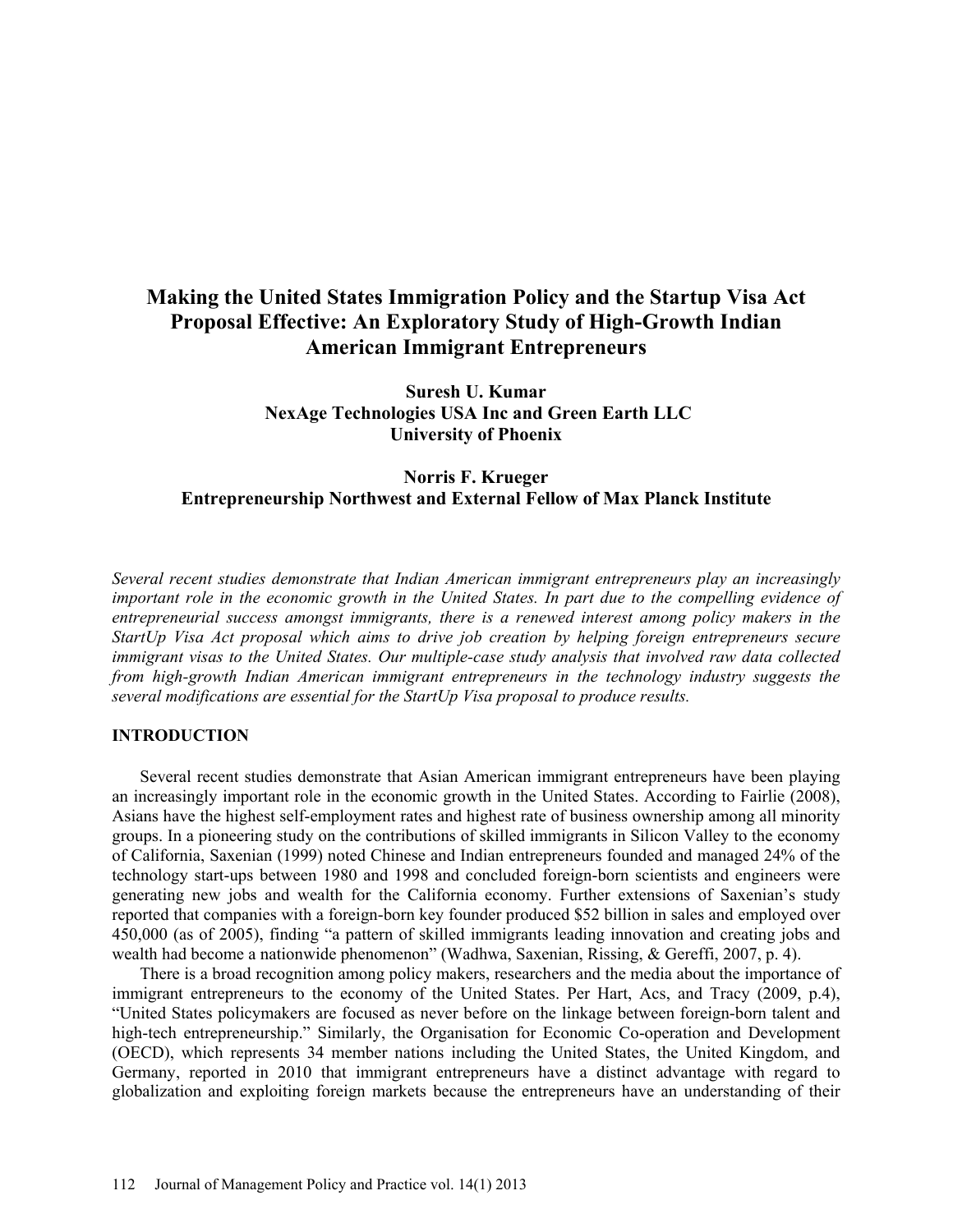country of origin. In 2011, British Prime Minister David Cameron established a new *entrepreneurs visa* for immigrant entrepreneurs.

The recession of 2007-2009 is characterized by a significant shortfall in net job creation. While gross job losses were painful, entrepreneurs were creating remarkably few gross new jobs yielding record deficits in net job creation. Entrepreneurial job creation is thus critical to economic recovery (Stangler & Litan, 2009). We thus look at a subpopulation that created jobs through the recession.

The StartUp Visa was proposed in 2010 by Senators John Kerry and Richard Lugar, calling for a new, less restrictive visa for immigrant entrepreneurs who can create jobs in the United States (Haniffa, 2010). Immigrant entrepreneurs would receive a 2 year visa if a qualified US investor is willing to invest a minimum of \$250,000 in the startup. Under the Kerry-Lugar bill, if after two years of securing the initial investment the immigrant entrepreneur can generate a minimum of 5 full time jobs in the U.S. and generate a revenue of \$1 million or above or attract additional \$1 million in additional capital he/she will be eligible to receive permanent resident status in the United States. Despite its broad support among researchers, venture capitalists, the media, and the Kauffman Foundation the Kerry-Lugar proposal was derailed by the mid-term elections and other legislative priorities during 2010.

Senators Kerry, Lugar and Udall reintroduced the StartUp Visa Act of 2011 to drive job creation by helping immigrant entrepreneurs secure visas to the United States. Interestingly, the 2011 proposal independently confirmed the initial recommendation of the researchers (Kumar, 2011) that pools of eligible immigrants include highly skilled workers holding H1 visas and foreign students with advanced degrees. While the 2011 proposal is an improvement over the 2010 proposal, the findings of the current study shows that it does not go far enough and there are several important gaps that would enhance the program results. This paper provides empirical evidence on the changes needed and contains specific recommendations that we believe will help make the StartUp Visa Act proposal more effective.

# **The Principal Topic**

Empirical evidence shows Asian American immigrant entrepreneurs of Indian origin have been playing an increasingly important role in the economic growth in the United States, especially in the high technology industry. Despite the extraordinary success achieved by Indian American immigrant entrepreneurs in the high-tech industries (Hart et al., 2009; Saxenian, 1999, 2006), the cognitive, behavioral, and situational factors that undergird their success remain largely unexplored. Qualitative studies on successful Indian American immigrant entrepreneurs are underwhelming: Why they take up entrepreneurship, the challenges they face and the foundations of their success. The current study thus involved a holistic qualitative exploration of entrepreneurial cognitions, behaviors, and situational factors involved with the seeing of and acting upon opportunities for this population. Using a multiple-case study research design, the study takes into account the call by experts that the domain of entrepreneurship must focus on high-growth entrepreneurs by the use of in-depth, descriptive, and theory-building approaches (Davidsson, 2008; Bygrave, 2007).

# **Significance**

The current study is significant from two perspectives. First, with the focus on successful growth entrepreneurs who are immigrants from a specific ethnic and cultural background, the findings of the current research study could be of significance to important policy areas such as immigrant, minority and transnational entrepreneurship. We show how understanding the social and cultural factors that drive the success of Asian American immigrant entrepreneurs of Indian origin might offer a valuable framework for the development of policy and guide future research. Second, the most recent global economic crisis of 2007-2009 presented a unique opportunity to study successful high-growth Indian-American immigrant entrepreneurs under severe resource constraints and high economic uncertainty.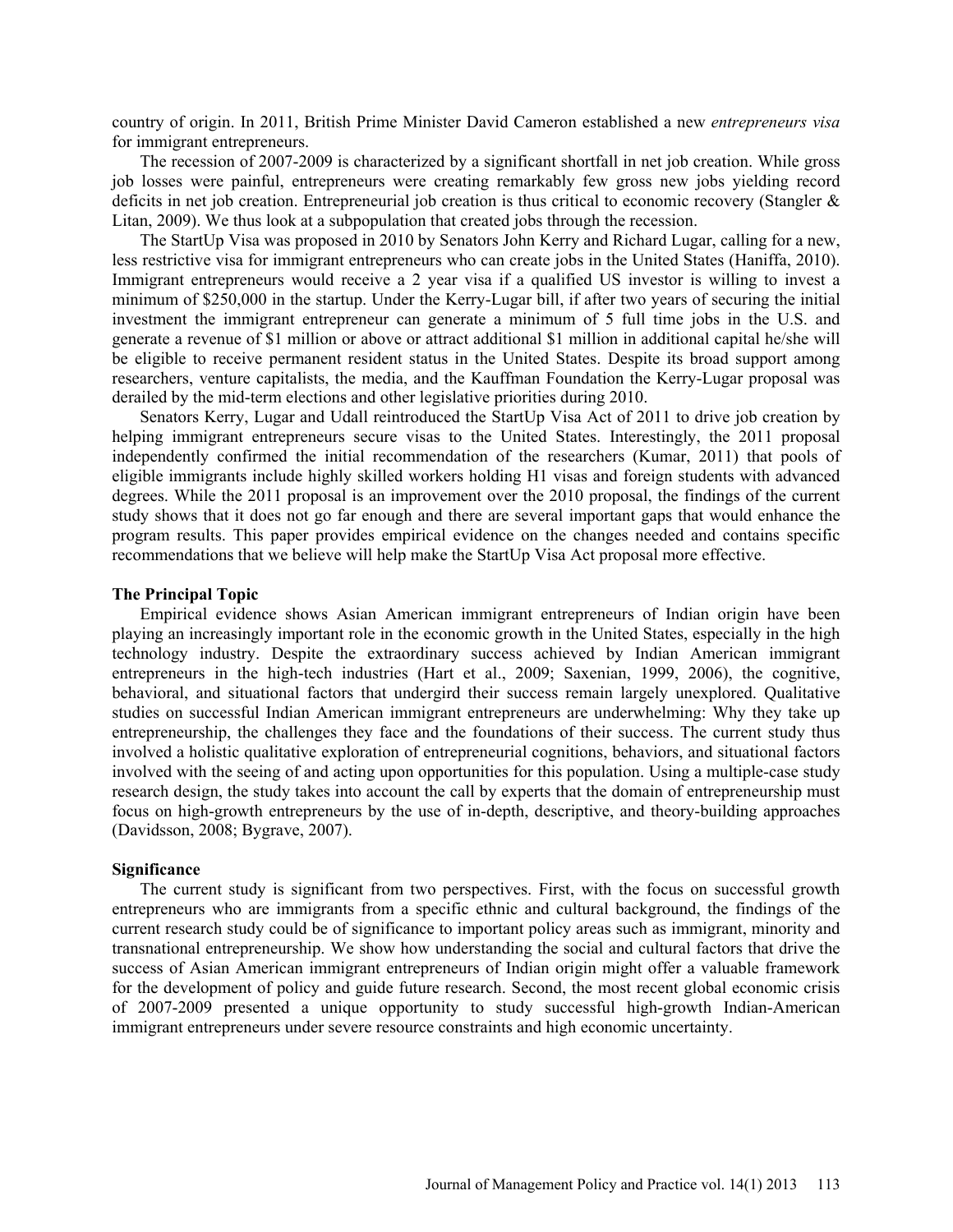# **RESEARCH DESIGN AND METHODOLOGY**

A qualitative method with a multiple-case study research design used in the current research study is necessary given (a) complexity of the process under study, (b) the need for new perspectives, and (c) need for better fit between data and the situation (Yin, 2009). Entrepreneurship is a complex socioeconomic phenomenon that calls for investigation using diverse tools and qualitative methods (Neergaard & Ulhoi, 2007). Among the different case study designs, exploratory theory-building approaches are justified when a need exists for new perspectives (Hitt, Harrison, Ireland, & Best, 1998). Given the nature of the current research study, which was on the complex social phenomenon of entrepreneurship and involved exploring a special under-studied population, a qualitative methodology with a multiple-case study design was appropriate (Lechner & Leyronas, 2009). The multiple-case design helped to enhance validity and stability of the results and to eliminate any accidental similarity between the theory and result (Neergaard & Ulhoi, 2007).

# **Population**

The cases were selected from those that met the following criteria: (a) the entrepreneur, who was one of the key founders, was an immigrant (foreign born) of Asian Indian origin, (b) the business had a revenue growth rate of 20% per year over a 5 year period and had a minimum of 20 full time employees, (c) the business was between 5 and 10 years old on December 31, 2009, (d) the main activity of the business is related to one of the services sectors of the high-tech industries, (e) the company did not receive startup capital from nontraditional sources such as venture capital or an IPO, and (f) the head office of the business was located on the East Coast of the United States. Additional criteria used for case selection included the researcher's access to the business site and the entrepreneur's willingness to cooperate with the extensive data collection and review process required by the case study design. As each case in the study was carefully pre-screened and selected taking into account multiple delimiting factors and after incorporating findings from the pilot study, data saturation was achieved after 5 cases.

### **Data Collection and Analysis**

The data collection was done on five entrepreneurs of Asian Indian origin who were affiliated with the Indus Entrepreneur (TiE) and also featured on national ranking of high-growth firms such as the INC 500 and the Deloitte and Touche Fast 500. Data were collected from multiple sources using a triangulation strategy, including in-depth interviews with the entrepreneurs and key informants, public sources, and company documents. Data analysis involved identifying common themes of thinking and acting reported by the entrepreneurs as well as repeated iterations between the data and existing literature.

# **FINDINGS, DISCUSSION AND IMPLICATIONS**

For the purpose of this paper, we present the data relevant to the discussion on the StartUp Visa and related immigration issues. To maintain confidentiality the five ventures/entrepreneurs are identified as Case A, Cast B, et al.

#### **Company Demographics**

Demographic data on the ventures are shown in table1 below.

Four of the five businesses were initially established between 2000 and 2003, which was either during or immediately following the U.S. economic recession of 2000-2002. In all five cases, the firms exceeded the high-growth criteria of the current research study in terms of revenue growth as well as by number of full-time employees. A common factor for all five businesses was that although they started off relatively well, it took on average approximately 4 years for the business to experience the first significant growth year measured in terms of absolute revenues. The year is indicated as the breakout year in Table 1.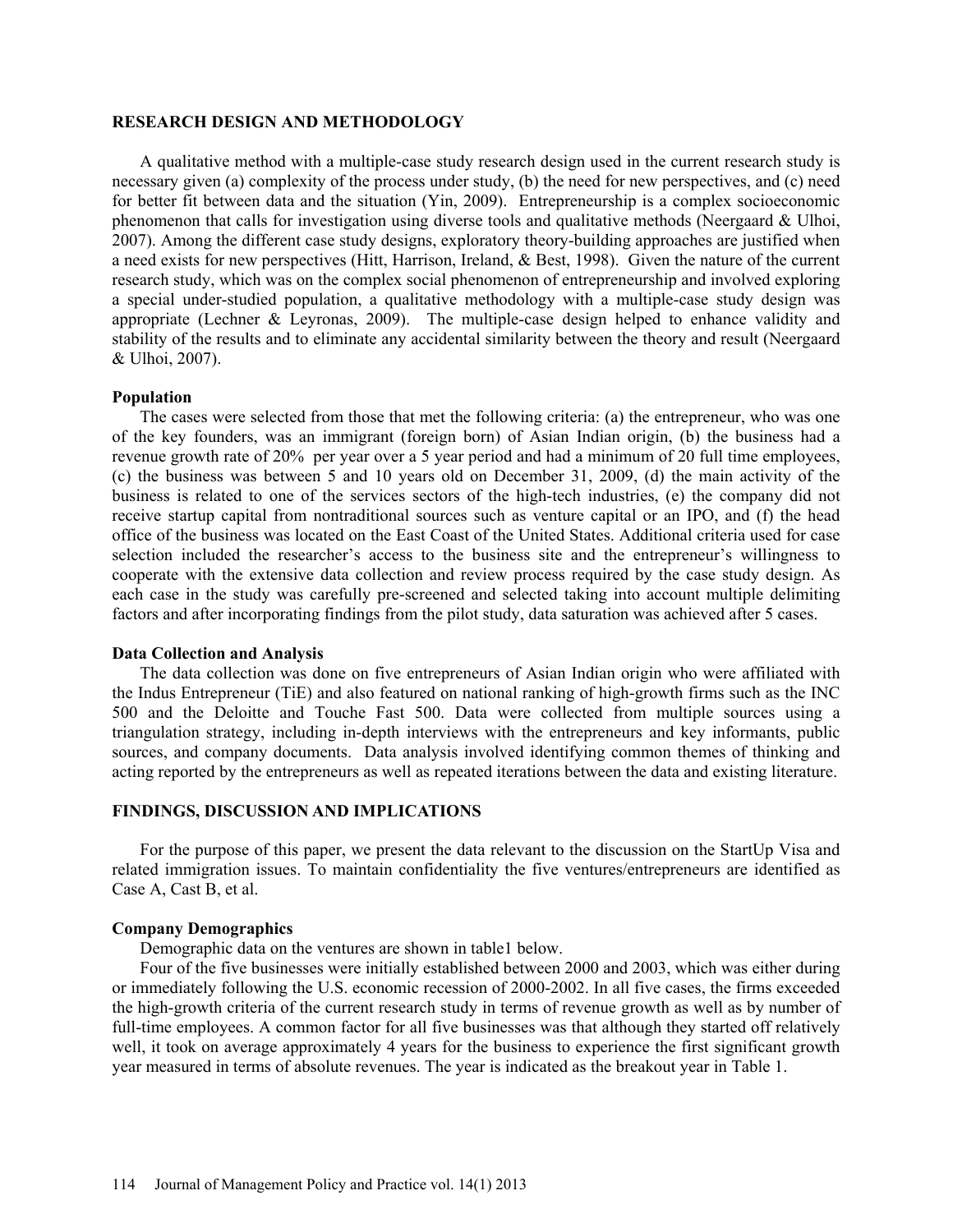| Data type                                     | Case A         | Case B         | Case C                   | Case D        | Case E         |
|-----------------------------------------------|----------------|----------------|--------------------------|---------------|----------------|
| Year established                              | 2005           | 2002           | 2000                     | 2003          | 2000           |
| Breakout year                                 | 2009           | 2008           | 2004                     | 2007          | 2003           |
| Location                                      | Northern VA    | Northern VA    | New York                 | South NJ      | Central NJ     |
|                                               |                |                | City                     |               |                |
| Activity                                      | IT strategy    | IT program     | Online                   | IT project    | IT consulting  |
|                                               | services       | management     | advertisement            | management    |                |
| Primary clients                               | Government     | Government     | Commercial               | Commercial    | Commercial     |
| 2009 revenue                                  | \$20.5 million | \$13.6 million | \$27.1 million           | \$5.1 million | \$26.5 million |
| 2009 employees                                | 155            | 105            | 120                      | 42            | 245            |
| Majority equity                               | Entrepreneur   | Entrepreneur B | Entrepreneur             | Cofounders    | Cofounders     |
| (Start-up year)                               | A              |                | C                        | equally       | equally        |
| Majority equity                               | Founding       | CEO/cofounder  | Founding team Cofounders |               | Cofounders     |
| (2010)                                        | team           |                |                          | equally       | equally        |
| Effective control Entrepreneur Entrepreneur B |                |                | Entrepreneur             | Entrepreneur  | Entrepreneur   |
|                                               | A              |                |                          | D             | Е              |

# **TABLE 1 COMPANY DEMOGRAPHICS**

Two of the five businesses were located in Northern Virginia (Cases A and B) and provided IT services to the U.S. federal government and its various agencies. Geographical proximity to federal government offices and the prior experience of Entrepreneurs A and B in working with government business helped the growth of the businesses. The three other cases (C, D, and E), located in New Jersey and New York City, provided services primarily to commercial clients in the private sector.

# **Entrepreneur Demographics**

Demographics of the 5 entrepreneurs are displayed in table 2 below.

A majority of the entrepreneurs started their ventures young. Of the five entrepreneurs, three started in their early to mid-30s and the youngest was 26 years old. Entrepreneurs C and E had decided to try their entrepreneurial journey early, as they both believed that in case they did not succeed it was better to fail early on in life. All five entrepreneurs were male, and two of the five key informants interviewed were female. Possessing an advanced degree in technology or a science field was a common factor among all five entrepreneurs in the current study. Four entrepreneurs completed their bachelor's degree in India, and one did so in the United States. Two entrepreneurs had a master's degree from the United States, and one had a master's degree from India.

Of the five entrepreneurs, three came to the United States on an H1 visa for employment purposes and two came as students on a F1 visa to pursue higher education. Due to their temporary non-immigrant visa status, all five entrepreneurs had to take up employment with an employer in the United States willing to sponsor their H1 visa. The two entrepreneurs who came as students reported delays and difficulties in finding an employer willing to sponsor the H1 visa. The period of employment in the United States prior to starting their entrepreneurial venture averaged 7.5 years. This period roughly represented the average time taken for the entrepreneurs to settle into their jobs and apply for and obtain their permanent residency in the United States. As of mid-2010, four entrepreneurs had become naturalized citizens of the United States, while the fifth (Entrepreneur C) was considering it seriously.

All five entrepreneurs who participated in the current research study possessed high human capital and initially came to the United States to pursue either higher education or employment. In a majority of the cases, the entrepreneurs had intentions to start an entrepreneurial venture sometime in the future even before they arrived in the United States. Shortly after starting to work, the entrepreneurs asked their employers to start the application process for permanent residence in the United States.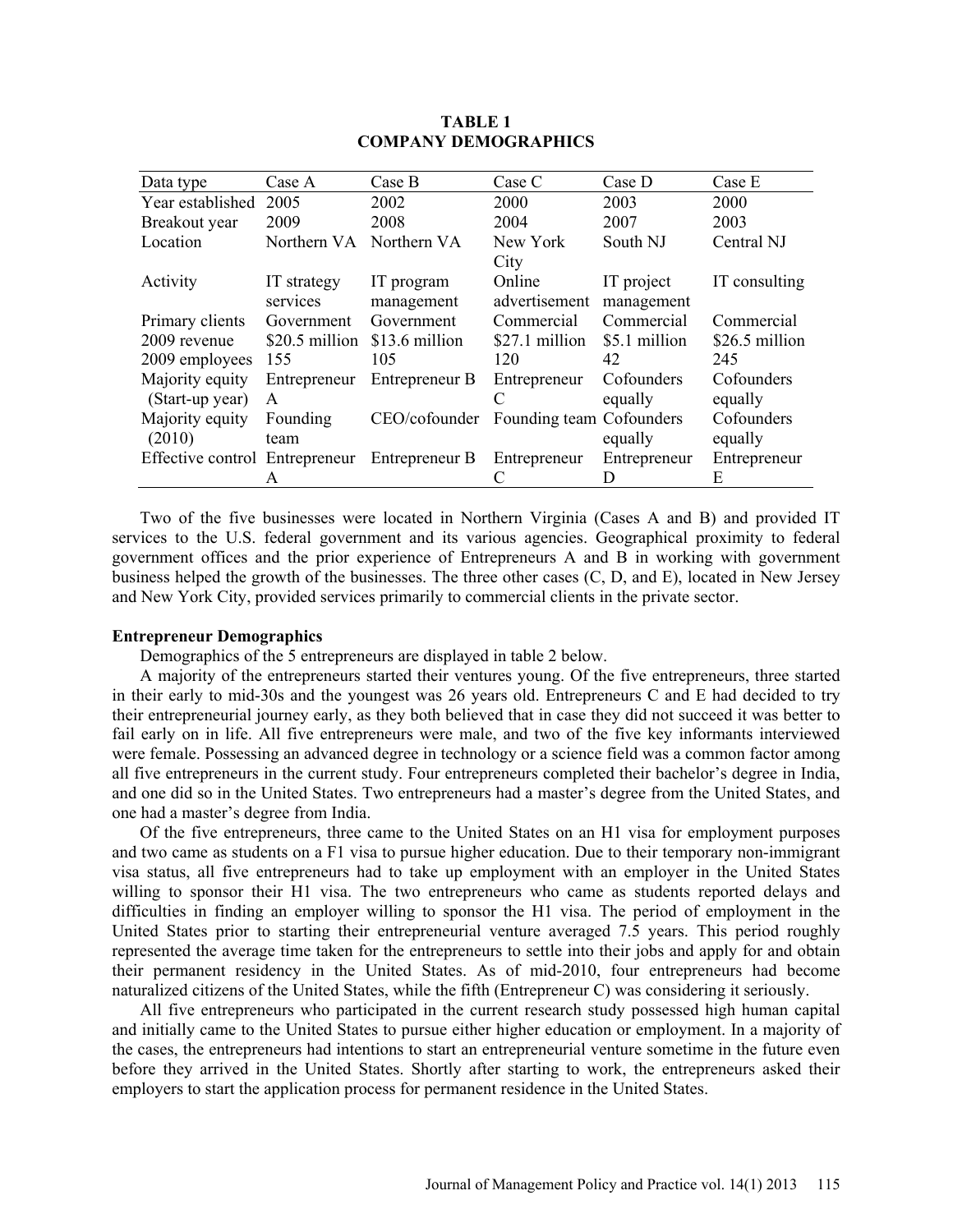The lengthy process to obtain permanent residency delayed the start of the entrepreneurial journey of the entrepreneurs by several years. All the five entrepreneurs in the current study effectively used the work experience in the United States prior to starting their ventures to gain valuable work and industry experience, to enhance their technical knowledge, and to develop business and sales skills. The learning that took place while working in the United States prior to their entrepreneurial venture proved to be valuable to the success of every entrepreneur in the current study.

The work experience in the United States helped the entrepreneurs in the current study assimilate culturally with their American coworkers and clients, develop their social skills, enhance their communication skills, and build their confidence. One of the most important findings was that during the period when they were employed under the H1 visa, the entrepreneurs gained valuable insights about problems and potential opportunities related to their clients and industry. These insights, in a majority of the cases, turned out to be the foundational ideas for their entrepreneurial ventures.

Two of the five entrepreneurs, Entrepreneurs A and C had prior entrepreneurial experience. Both of them had leveraged their prior entrepreneurial experience to grow their current firms rapidly. Their firms had showed high rates of growth in revenues as well as in employment during the years 2005 to 2009. In both these cases, the ventures had senior management teams composed mostly of people who were not co-ethnics. The primary reason given by three of the entrepreneurs for starting a new venture was to have better control over their own destiny. On closer examination, control over own destiny translated to having the freedom to do what they wanted to do, the freedom to work with people they liked, and the freedom to be creative.

| Data type                        | Case A                    | Case B              | Case C                | Case D                 | Case E              |
|----------------------------------|---------------------------|---------------------|-----------------------|------------------------|---------------------|
| Place of birth                   | India                     | Zambia              | India                 | India                  | India               |
| Age (9/2010)                     | 54                        | 37                  | 37                    | 42                     | 36                  |
| Gender                           | Male                      | Male                | Male                  | Male                   | Male                |
| Citizenship<br>(2010)            | <b>USA</b>                | <b>USA</b>          | India                 | <b>USA</b>             | <b>USA</b>          |
| Education                        | BS (India)                | BS (USA)            | B.Tech.               | BS (India)             | B.Tech.             |
|                                  | $CA$ (UK)                 | MS (USA)            | (India)               | MS (USA)               | (India)             |
|                                  |                           |                     |                       | MBA (USA)              | M.Tech              |
|                                  |                           |                     |                       |                        | (India)             |
| Family history in No<br>business |                           | No                  | No                    | No                     | Some                |
| First U.S. entry                 | 1980                      | 1989                | 1997                  | 1991                   | 1997                |
| Reason for<br>immigration        | Employment                | Higher<br>education | Employment            | Higher<br>education    | Employment          |
| Visas held                       | H1                        | F1, H1              | H1                    | F1, H1                 | H1                  |
| Prior work                       | UK(2)                     | USA(5.5)            | India $(4)$           | India $(1)$            | India $(1)$         |
| experience                       | USA(15)                   |                     | USA(4)                | USA(10.5)              | USA $(2.5)$         |
| (years)                          |                           |                     |                       |                        |                     |
| Prior ventures                   | 1                         | $\Omega$            | 1                     | $\boldsymbol{0}$       | $\boldsymbol{0}$    |
| Job title used                   | President &<br><b>CEO</b> | President           | Chairman &<br>founder | $CEO$ $&$<br>cofounder | Founder &<br>co-CEO |
| Primary reason                   | Exploiting                | Control over        | Control over          | Control over           | Exploiting          |
| for                              | opportunity               | own destiny         | own destiny           | own destiny            | opportunity         |
| entrepreneurship                 |                           |                     |                       |                        |                     |

# **TABLE 2 ENTREPRENEUR DEMOGRAPHICS**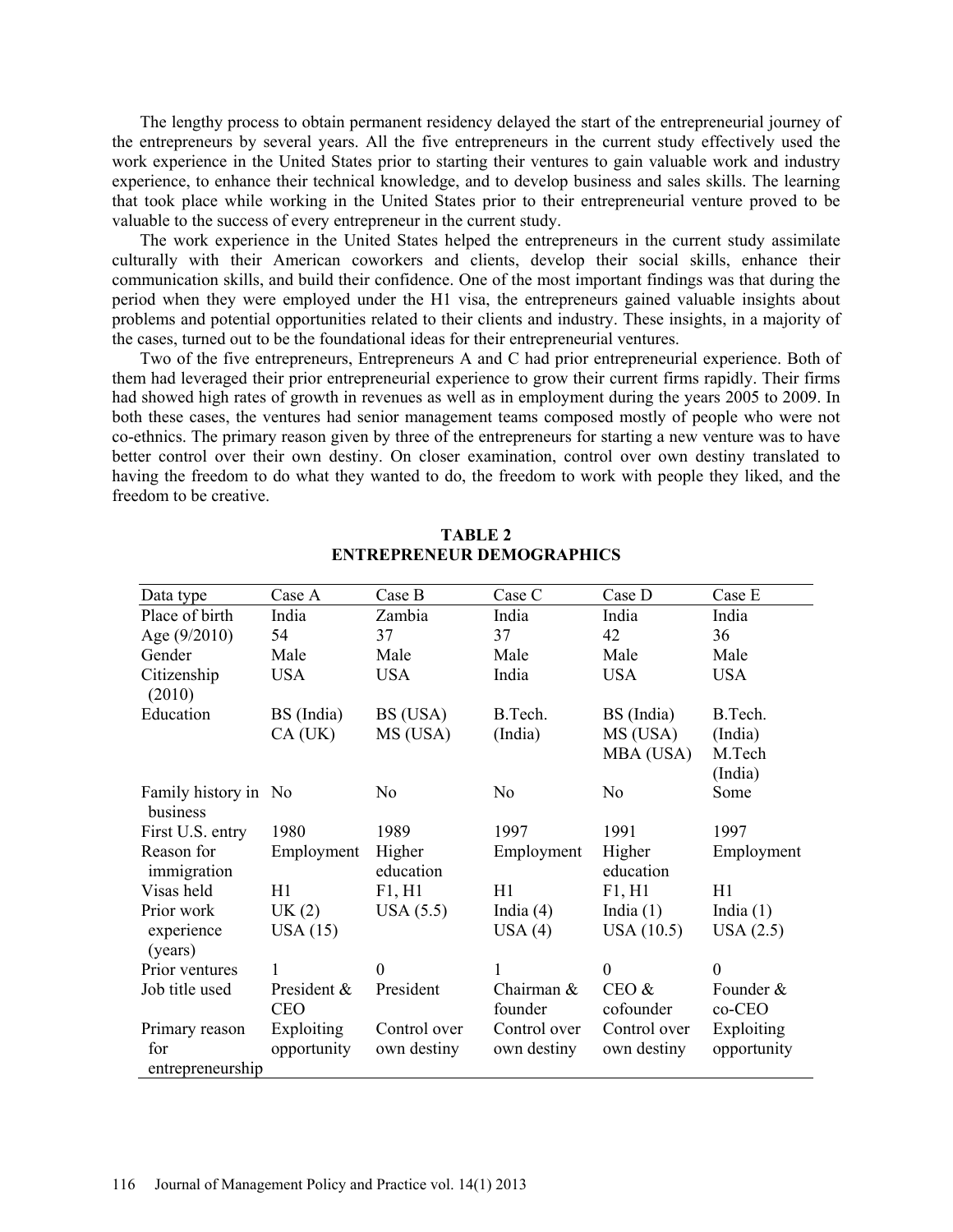# **The Role of Human Capital**

All five entrepreneurs had high levels of human capital represented by advanced education, work experience, technical skills, and managerial expertise. All five entrepreneurs used the years spent working in the United States under an H1 visa very effectively to gain valuable real-world business and industry experience. The H1 employment period afforded the entrepreneurs in the current study the opportunity to learn how to conduct business in the United States. A majority of the entrepreneurs in the study reported that their learning when working under the H1 visa was enhanced due to demanding employers entrusting them with diverse and challenging assignments with large corporations and the federal government in the United States. All five entrepreneurs faced situations that required technical skills, sales skills, and social skills when working under the H1 visa. Indian American immigrant entrepreneurs in the study invested in enhancing their human capital further by taking advantage of their easy access to ethnic professional networks to gain knowledge of industry trends, markets, and regulations and by mentoring relationships with their managers (Kumar & Kreuger, 2012)

As the entrepreneurs in the current study represented their employer at the client site, many of the work assignments afforded them opportunities to think and act like an entrepreneur. Entrepreneur C recalled, "My job was quite entrepreneurial. I was given independent charge of my business unit and it helped me learn how business was done in the United States. In many ways, it prepared me for my entrepreneurial venture." Similarly, Entrepreneur B recalled having the opportunity to learn from government clients about gaps in existing services. Some of the gaps were large enough to present Entrepreneur B with the foundational ideas for his venture.

The entrepreneurs in the current study went beyond these traditional measures of human capital and worked to develop their social, communication, and managerial skills. During the period they were employed under the H1 visa, entrepreneurs in the current study often had opportunities to think and act in an entrepreneurial manner. This finding in general agrees with some of the existing studies that have reported that the majority of the foreign-born students join the labor force in the United States and their work experience combined with their education equip them well for immigrant high-tech entrepreneurship (Hart et al., 2009; Wadhwa, et al., 2009).

Entrepreneurs who had longer and more diverse work experience in the United States had larger ventures and experienced higher rates of growth. A case can be made for encouraging entrepreneurship among Asian American immigrant entrepreneurs of Indian origin who might have had their higher education either in their home country or in the United States but who also has a rich and varied professional work experience in the United States early on in their professional careers.

#### **Entrepreneurial Intentions**

A majority of the entrepreneurs in the current study had intentions to start their own ventures before or soon after they took up employment in the United States. Two of the entrepreneurs had entrepreneurial intentions even prior to immigrating to the United States. A majority of the entrepreneurs had vivid vision of starting their own ventures and growing it successfully. Entrepreneur C explained his intentions as follows:

"I wanted to come to the United States to become an entrepreneur. But the problem I faced was that the United States immigration rules did not allow me to do this. So I took an employment under the H1 visa as a path to my green card, which I knew would allow me the freedom to pursue my goal of entrepreneurship. The day I got my green card, I quit."

This finding on entrepreneurial intentions supports the observation of Krueger (2000, 2010) that that intention to act is the most consistent predictor of planned behavior. Krueger's model built on the model proposed by Shapero where entrepreneurial intent was driven by entrepreneurs' perceptions of the desirability and feasibility of launching a new venture combined with some propensity to act on opportunities, and triggered by some precipitating event. Shapero argued that displacement (such as immigration) was a very common trigger. Moreover, a displacing event such as immigration would likely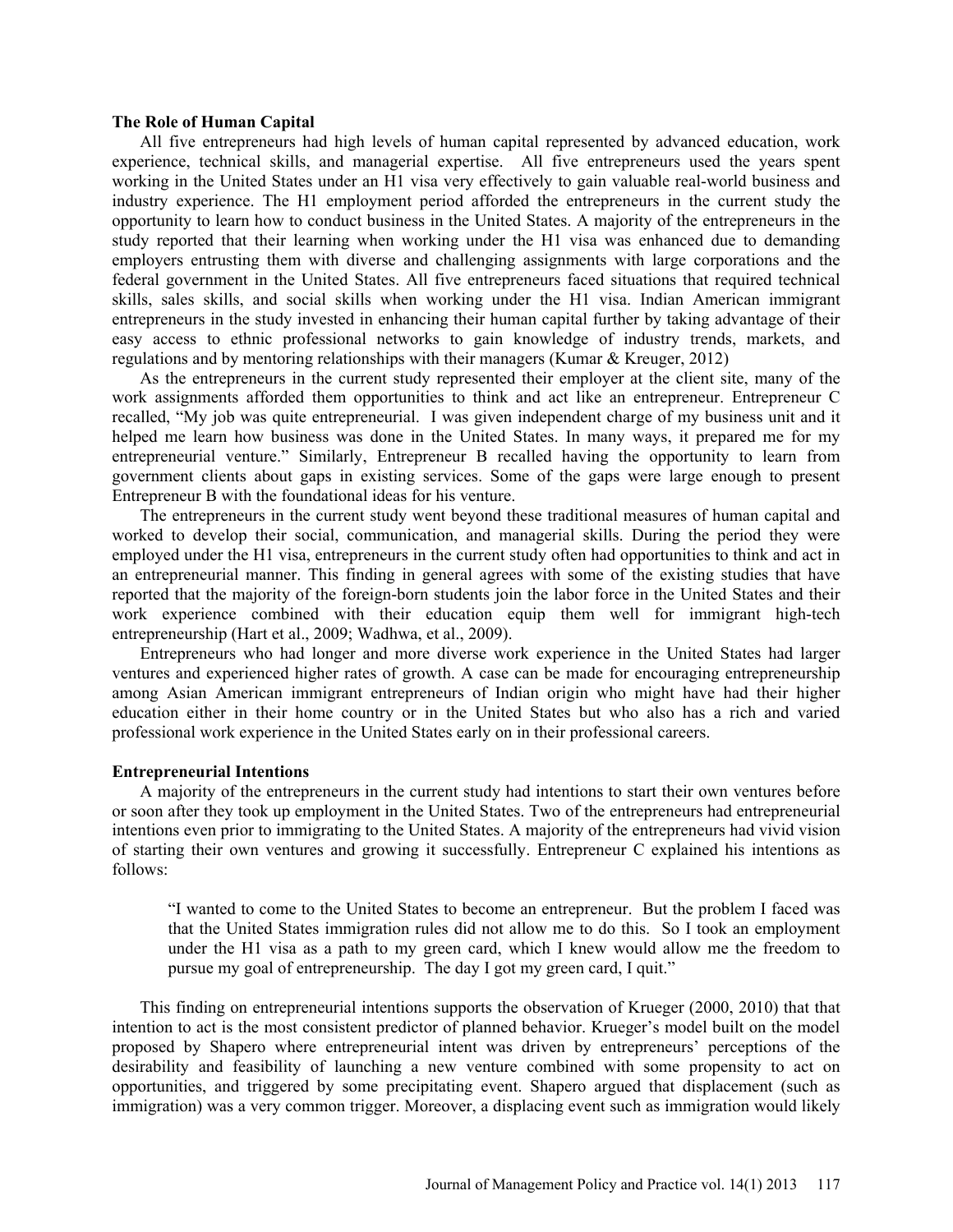give individuals new and often very different opportunity sets. Finally, in the intentions model we know that social/cultural influences affect perceived desirability and probably perceived feasibility (eg, Krueger 2000, 2010).

The primary reason given by a majority of the entrepreneurs in the current study for starting a new venture was to have better control over their own destiny. Control over one's own destiny translated to having the freedom to do what they wanted to do, the freedom to work with people they liked, and freedom to be creative. The exploitation of a known opportunity was given as a second reason.

#### **Exposure to Entrepreneurship**

The entrepreneurs here typically reported experiencing specific events during their prior professional careers in the United States that either exposed them to the idea of starting their own businesses or helped solidify the idea. Four of the five entrepreneurs in the current study recalled specific experiences and incidents when they were employed where they were exposed to the fundamental ideas of entrepreneurship such as recognizing opportunities, problem solving, mobilizing resources, managing projects, and teamwork. The events reported by the entrepreneurs in this study included mentoring by their manager or company owner, feedback from clients about the products and services, sharing of ideas with coworkers, participation in a strategy development process, crisis management, and professional training programs.

The entrepreneurs in the current study reported gaining valuable experience in problem solving, identifying potential opportunities, working with limited resources, decision making, and working with teams, increasing their perceptions that a growth venture was both desirable and feasible. The positive work experiences of all five entrepreneurs in the current study seemed to trigger the entrepreneurial intentions of the entrepreneurs. Entrepreneurs with more varied work experience in the United States and those who experienced diverse opportunities at work prior to starting their ventures did create firms that were larger and grew at a faster rate. This finding supports Shane (2003), who reported that individuals exposed to entrepreneurship and entrepreneurs are more likely to start businesses themselves and that the specifics of that exposure merit closer examination.

### **Triggering Events**

Entrepreneurs of the current study experienced one or a series of micro-entrepreneurial events that put them firmly on the path to entrepreneurship. These triggering events included one or more of the following: (a) being given challenging independent assignments, (b) working on special projects with senior client managers, (c) being given greater managerial responsibilities, and (d) mentoring relationships with the founder and other senior executives of their firms. Obtaining permanent residency was seen by a majority of the entrepreneurs in the current study as a precipitating event for entrepreneurship as it gave them freedom to start their own ventures.

The entrepreneurs made plans to work toward their goals at a very early stage by seeking out employers who would process their H1 visa and then process their applications for permanent residency. Typically, the entrepreneurs in the current study paid the high fees involved in the permanent residency processing as the complicated, time-consuming immigration processes risked delaying and in some cases even ending the entrepreneurial intentions.

# **Opportunity Recognition**

The Indian American immigrant entrepreneurs in the current study showed distinct patterns of cognition and behaviors involved with seeing and acting upon opportunity (Table 3). In all five cases, the entrepreneur saw and recognized an opportunity by virtue of a prior professional association or work experience in the United States. Of equal importance to prior work experience was ethnic professional networks. All the five entrepreneurs in the current study saw and recognized opportunities by virtue of ethnic professional networks represented by professional organizations such as The Indus Entrepreneur and various other alumni associations that represented the educational institutions in India where the entrepreneurs had studied. None reported stumbling across their opportunity.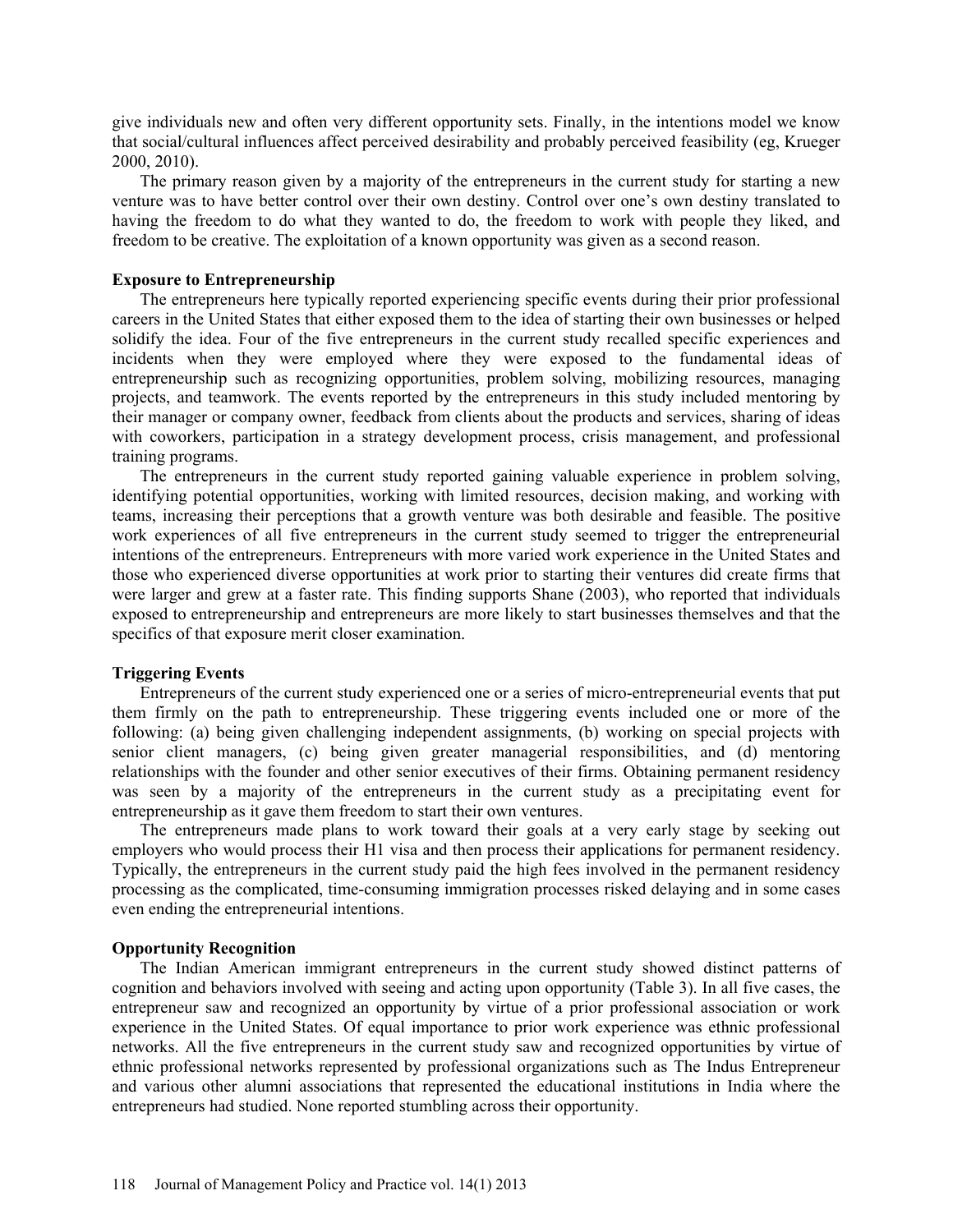| Case A | Case B         | Case C         | Case D         | Case E         |
|--------|----------------|----------------|----------------|----------------|
| No     | Yes            | Yes            | No             | No             |
| Yes    | Yes            | Yes            | Yes            | Yes            |
| No     | N <sub>0</sub> | N <sub>0</sub> | No             | Yes            |
| Yes    | N <sub>0</sub> | Yes            | Yes            | Yes            |
| Yes    | N <sub>0</sub> | Yes            | N <sub>0</sub> | N <sub>0</sub> |
| Yes    | Yes            | Yes            | Yes            | Yes            |
| Yes    | Yes            | Yes            | <b>Yes</b>     | N <sub>0</sub> |
| No     | N <sub>0</sub> | No             | No             | N <sub>0</sub> |
|        |                |                |                |                |

**TABLE 3 SOURCES OF OPPORTUNITY FOR CURRENT VENTURE** 

Following prior work experience and ethnic professional networks, coworkers from prior jobs played an important role with respect to the recognition, evaluation, and exploitation of opportunity. Education in the United States, recommendations from friends and family, and research or information search played lesser roles in the recognition and exploitation of opportunity.

The work experience of the entrepreneurs in the current study in the Unites States prior to starting their ventures played the most significant role in opportunity recognition. Entrepreneurs in the current research study initially saw and recognized opportunities when they were employed. In a few cases, the entrepreneurs in the current study, when working prior to starting the ventures, identified problems and took the problems to their managers. However, their ideas were often overlooked or not acted upon, prompting them to think in terms of starting their own venture. The entrepreneurs in the current study typically recognized the opportunity when they were employed as consultants under the H1 visa as they interacted with clients in providing services. A majority of the entrepreneurs refined and validated the initial idea during the early part of their new venture.

Except for one case, the opportunities can be considered an incremental innovation that represented an improvement over an existing product or service by combining new technologies and processes with existing ones. This finding supports that of Ko and Butler (2003), who studied Asian high-tech entrepreneurs and concluded that the bisociative thinking ability of an entrepreneur, which is the ability to combine seemingly unrelated matrices of information mediates the relationship between alertness and the discovery of opportunity.

The implication of this finding is that Asian American immigrant entrepreneurs of Indian origin in the current study showed a distinct preference for opportunities that they have an intimate knowledge about through their previous work experience and ethnic professional networks. This finding supported existing literature that past work experience (Shane, 2003) and strong social ties (Katz 2007) play critical roles in stronger performing ventures. Contrary to popular belief, none of the entrepreneurs reviewed multiple business ideas and then made a decision to go with the one that made the most business sense. Rather than maximizing the list of potential opportunities, successful Indian American growth entrepreneurs in the current study preferred to eliminate choices and focus on the single most-informed opportunity.

#### **Resource Mobilization: Start-up Capital**

The predominant source of the initial start-up capital was personal savings; funding from cofounders, friends, and family; and bootstrapping (Table 4). All five entrepreneurs in the current study used personal savings to meet start-up expenses. The entrepreneurs used their friends and family very selectively to raise funds, approaching only a small circle of trusted people who the entrepreneur knew very closely.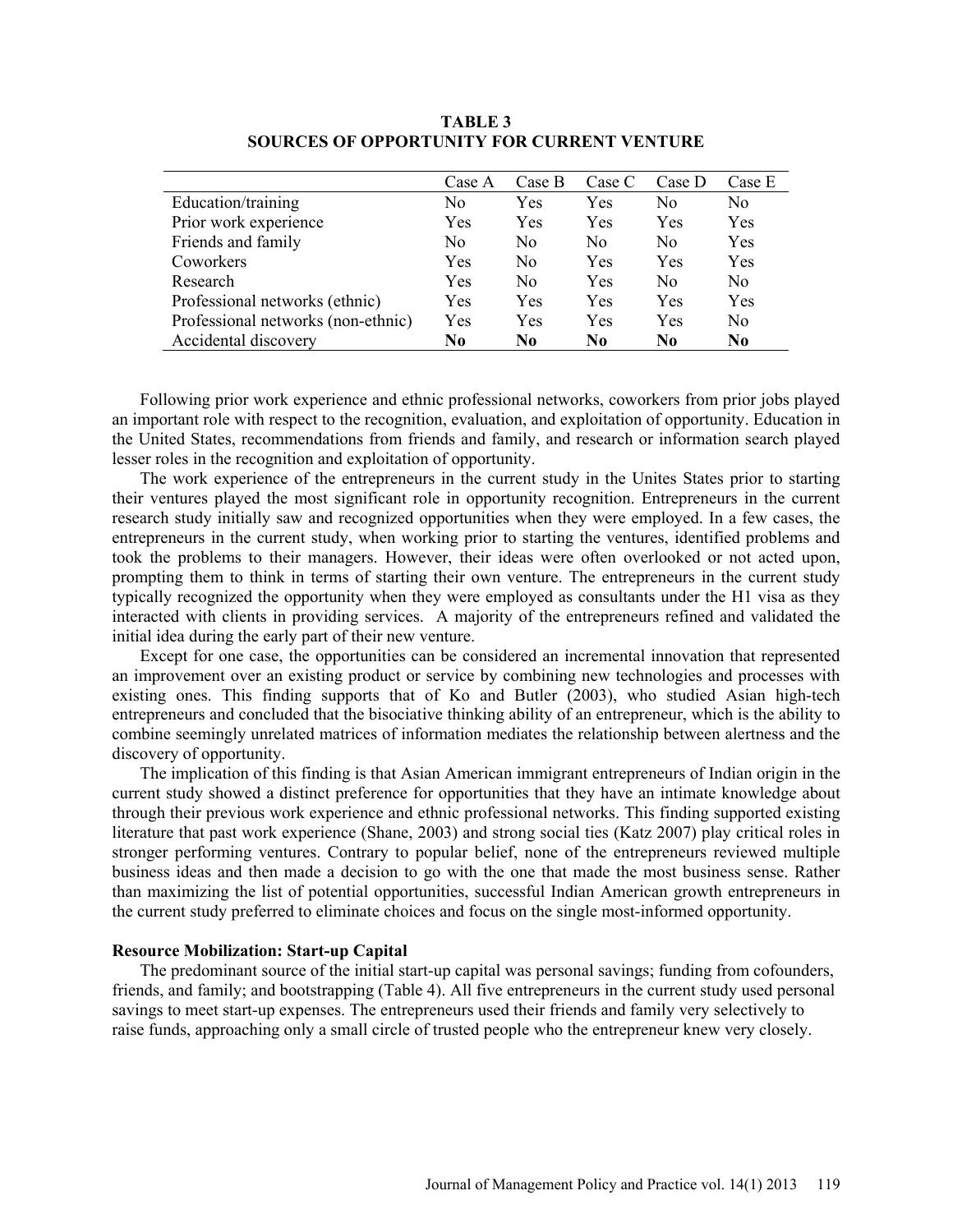|                         | Case A | Case B | Case C | Case D | Case E |
|-------------------------|--------|--------|--------|--------|--------|
| Person savings          | Yes    | Yes    | Yes    | Yes    | Yes    |
| Friends and family      | No.    | Yes    | Yes    | Yes    | Yes    |
| Cofounders and partners | Yes    | Yes    | Yes    | Yes    | Yes    |
| <b>Bootstrapping</b>    | Yes    | Yes    | Yes    | Yes    | Yes    |
| Loans from banks        | Nο     | Nο     | Nο     | N٥     | Nο     |

# **TABLE 4 SOURCES OF START-UP CAPITAL**

In all five cases, bootstrapping was a preferred method used by the entrepreneurs for generating capital and meeting cash flow needs. The most widespread form of bootstrapping during the start-up period was savings from the cash flow generated by the professional services the entrepreneur and other cofounders provided to their clients. In a majority of the cases, the entrepreneurs knew the clients from their days as consultants when working under the H1 visa. The payment for the consulting services was routed through their business, from which the founders took a nominal salary and used the balance to meet the expenses of the business and fund product development.

Contrary to existing literature (Baum, 2003), all the five entrepreneurs in the current study preferred to avoid borrowing, institutional loans, and leveraged financing at the start-up stage. Although none of the entrepreneurs used bank loans for start-up capital, it was not because they did not need capital. In a majority of the cases, entrepreneurs made attempts to obtain bank financing at the start-up stage but were unsuccessful. The reasons given by entrepreneurs for not using bank loans for start-up included the following: (a) uncertainty about approval given their limited personal credit history, (b) lack of understanding of they perceived to be a complex application procedures, (c) the legal requirements for providing sweeping personal guarantees, and (d) the requirement of banks to demonstrate a business track record, which was nonexistent for a new business.

# **ADDITIONAL FINDINGS**

All five entrepreneurs in the current research study experienced the most recent economic recession (2007-2009) in the United States, considered by some experts to be the worst ever in terms of net jobs lost (Stangler & Litan, 2009). Of the five ventures in the current study, three had been being through two major economic downturns, which presented a good opportunity to gain insight into the patterns of thinking and action that helped the entrepreneurs survive lean periods. A discussion on some of the additional findings related to patters of thinking and acting reported by the entrepreneurs follow.

# **Self-Efficacy versus Collective Efficacy**

An interesting finding that did not have precedent in existing literature was that when it came to evaluating and acting upon opportunities, high-growth Indian American entrepreneurs in the current study gave greater importance to the collective efficacy or the collective ability of their team to execute the opportunity. The entrepreneurs engaged with opportunities that they had confidence their key team member possessed the knowledge and skills to take on and execute. One of the reasons for this was that as entrepreneurs got busy with the general management issues of their firms, they found it difficult to keep abreast of the rapid pace of the technological changes. Entrepreneurs had to rely on their executive teams for the evaluation and selection of opportunity. Perhaps this inclusive view made the opportunity viable as the entrepreneurs in the current study made a more objective assessment of the ability of their team to execute and deliver on the opportunity. The emphasis on collective efficacy also resulted in a greater sense of team ownership of the idea.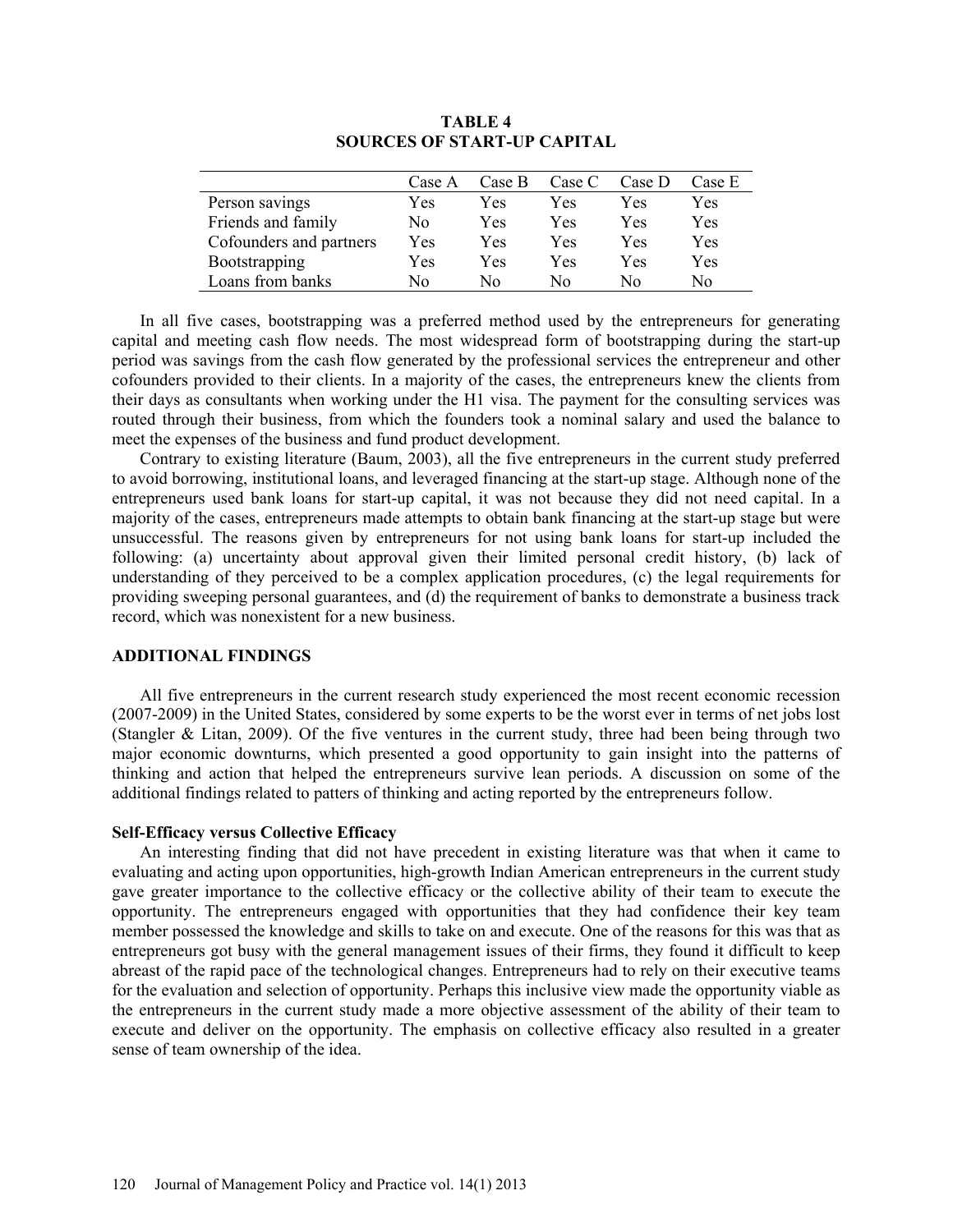# **Strategies for Survival during Recessionary Periods**

Entrepreneurs in the current study used a wide range of strategies and tactics to survive the economic crisis. Many of the strategies had cultural roots and some had links to prior experiences and learning. The common survival strategies included the following: (a) during the period marked by severe resource constraints, the entrepreneurs in the current study due to their prior experience and deep industry knowledge remained optimistic and committed to their vision of getting their business off the ground, (b) the entrepreneurs current study helped them display extraordinary patience in rolling out their plans without an overcommitment of resources, (c) formal planning was kept to a minimum, but was masked by a deep knowledge of the industry and markets that allowed entrepreneurs in the study to avoid an overcommitment of scarce resources and to take advantage of unexpected opportunities, (d) the willingness to make personal sacrifices, especially during the early years, to help ease the financial burden on the company, which was critical to the survival of the business, (e) entrepreneurs in the current study reported a disciplined lifestyle that included a strict financial discipline for themselves and their ventures giving them in the words of Key Informant E, "the ability to go long distances even on a near empty tank.", (f) displaying confidence and commitment to shareholders, employees and clients, (g) avoidance of exit planning due to the deep emotional ties to their venture, (h) the ability to retain key employees through period of economic uncertainty by using nonfinancial incentives, and (i) successful Asian American entrepreneurs of Indian origin in the current study demonstrated the ability to convert their human capital such as education, skills, and experience into social capital such as trust, loyalty, goodwill, and strong professional and social relationships.

# **Views on Challenges to Continued Growth**

When asked about their views on challenges to continued growth of their businesses, a majority of the entrepreneurs reported high levels of federal, state, and local taxes, availability of highly skilled workers, excessive regulations, the high cost of doing business, and economic uncertainties as their primary challenges. Entrepreneurs in the current study reported uncertainties related to the availability of highly skilled workers due to increased restrictions, delays, and cost escalation related to H1 visas and the permanent residency process as major hurdles to continued growth.

Some of the other common challenges to continued growth reported by a majority of the entrepreneurs in the current study included (a) the slow pace of economic recovery in the United States, which inhibited spending by large firms; (b) excessive regulations and the high cost of doing business due to rapid escalation in the cost of medical insurance and business insurances; (c) difficulties in securing lines of credit for working capital needs from banks and other financial intuitions; (d) the high cost of legal fees; (e) the increased preference of large corporations to work with very large offshore business process outsourcing firms; and (f) the complex procedures for doing business in multiple states within the United States.

# **RECOMMENDATIONS**

This study involved a holistic qualitative exploration of the personal backgrounds, situations, cognitions, and behaviors involved with the seeing of and acting upon opportunities among high-growth Indian American immigrant entrepreneurs. The entrepreneurs in the study reported distinct patterns of cognition and behavior that enabled them to exploit opportunities, survive during economic downturns, and thrive during periods of growth. This section contains our recommendations.

# **Modifying the StartUp Visa Proposal**

The first set of policy recommendations relate to enhancements to the StartUp Visa Act that was proposed the United States Congress, first in 2010 and reintroduced again in 2011. The proposal has broad bipartisan support due to its important economic implications to the United States. The focus of the original proposal was to find a way for foreign entrepreneurs to enter the United States by offering them a special visa for starting a new venture that can attract capital and create jobs. The findings of the current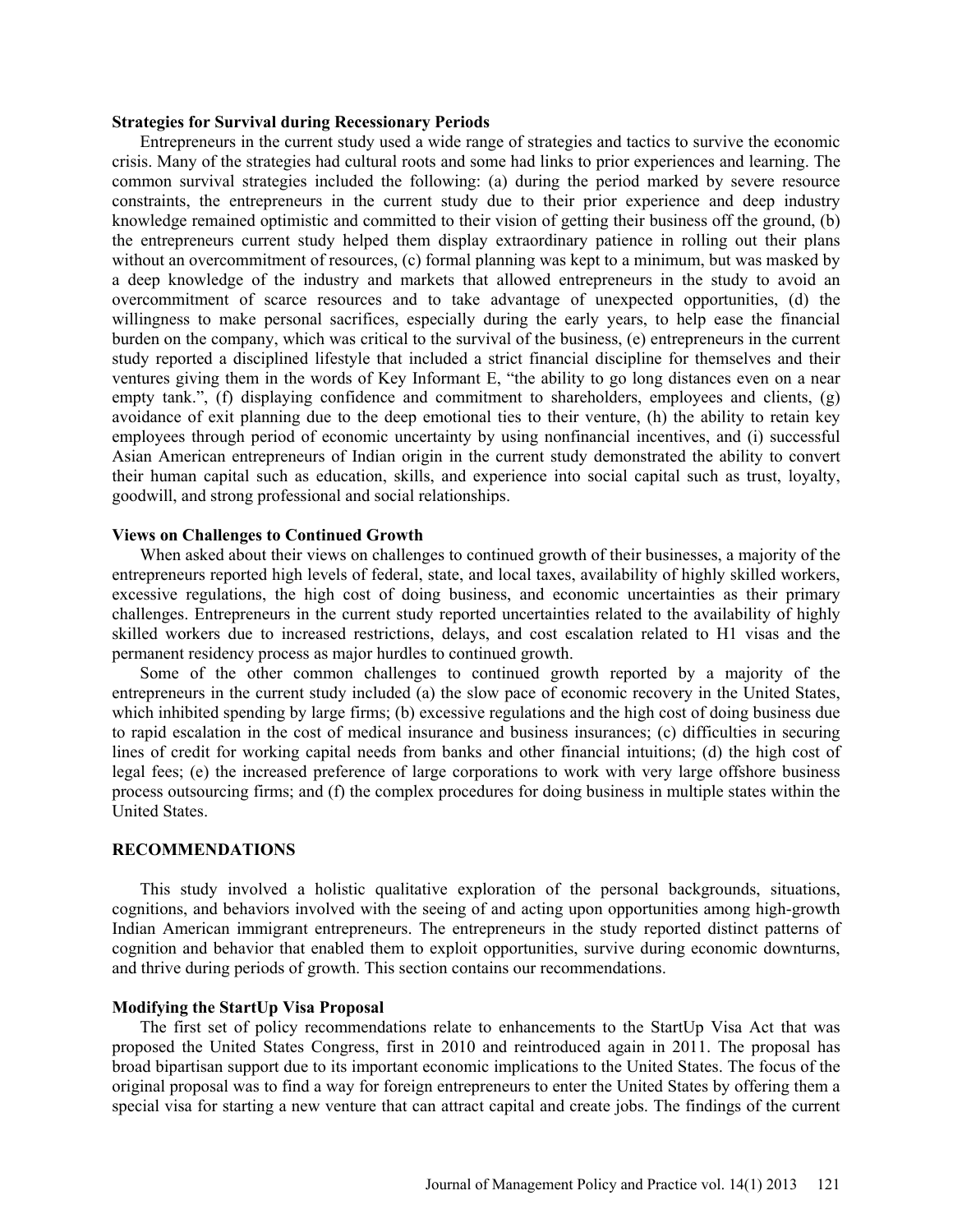study indicated that in all the cases the entrepreneur had come to the United States either as students to pursue higher education or as highly skilled workers for employment. The factors critical to the success of the entrepreneur included professional work experience in the United States, ties to ethnic professional networks in the United States, and relationship with coworkers in the United States.

Without the advantage of work experience and ethnic professional network ties in the United States and without the critical social and cultural skills to cope with their new environment in the United States, these transplanted entrepreneurs are severely disadvantaged unless they are closely connected. We recommend that the focus of the StartUp Visa proposal be shifted from foreign entrepreneurs to skilled professionals and students who are already in the United States. To enhance the probability of success, it would be prudent for the StartUp Visa to be suitably modified to be a *StartUp Green Card* and targeted to Asian Indian and other immigrants with high human capital already in the United States who have professional work experience and are tied into the ethnic professional networks.

# **Foreign Entrepreneurs vs. Skilled Immigrants**

As the current study did not include the population that the StartUp Visa proposal had originally targeted - foreign entrepreneurs who are not currently in the United States – a comparison between them and the participants of the current study, immigrant entrepreneurs who are currently in the United States was not possible. The researchers are not suggesting that foreign entrepreneurs be completely excluded from applying for the StartUp Visa. The results do indicate that there has to be better support structures for foreign entrepreneurs to enhance their chances of success. In order to improve the chances of the success for foreign entrepreneurs entering the United States, it may be required to provide them with training and mentoring that will help get them up to speed with the way business is conducted in the United States and to develop their ties with ethnic and professional networks within the United States.

# **Requirement for Raising Capital**

The insistence on a capital funding from qualified U.S. investors as a necessary criteria for the StartUp Visa seems misplaced. While access to capital is an important factor for some ventures, all the five entrepreneurs in the current study bootstrapped through their initial years and rapidly grew their ventures without any outside capital or loans. Entrepreneurs in the study accessed bank loans only after they achieved high-growth. These entrepreneurs have in effect developed a lean startup model that is not dependent on professional investors or institutional loans.

Given that highly skilled immigrant entrepreneurs in the study successfully established and grew high-growth ventures that create hundreds of jobs without outside funding we recommend that the criteria for securing capital from accredited investors be removed. However, we do recognize that this requirement provides an opportunity for expert vetting of the entrepreneur and built-in mentoring support from a Venture Capitalist or a super-angel. Could this vetting and mentoring be done differently?

Based on the findings and discussion enumerated above we summarize below our specific recommendation for the making the StartUp Visa Act of 2011 more effective.

a) *Shifting the Focus to Skilled Non-Immigrant Workers and Foreign Students Already in the United States*: Based on our finding that founders of high-growth firms in the current study came to the United States either as skilled workers under the H1 visa or as foreign students under the F1 visa, we recommend that a majority of the total visas under the StartUp Visa be reserved for these 2 groups not just foreign entrepreneurs. A relatively simple way to encourage H1/F1 visa holders to start new venture is by fast tracking their permanent residency application (green cards). Remember that entrepreneurs delayed starting their ventures until after they obtained their permanent residency, which was an important event that seemed to trigger the entrepreneurial intentions leading to the startup. The eligibility criteria for the fast-track to permanent residency under the StartUp Visa act should be based on the indictors of entrepreneurial potential, including entrepreneurial intentions, richness of prior work experience in the United States, and the extent of professional, social and financial embeddedness in United States. Evidence argues that those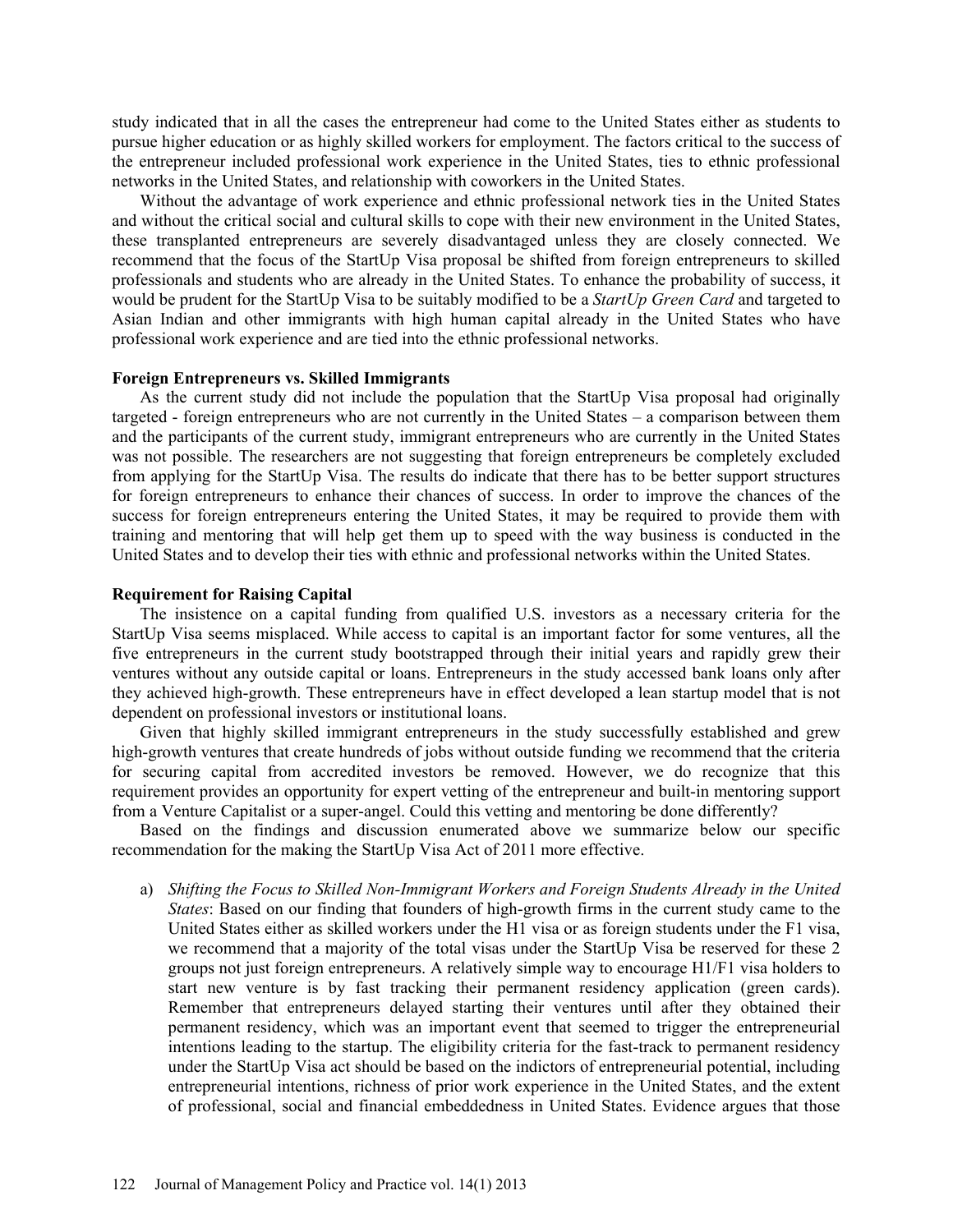who successfully navigate being embedded in two cultures reap disproportionate results (Galbreath, et al. 2007; Leung 2001; Pare, et al. 2008).

- b) *Selection Criteria for Foreign Entrepreneurs*: For those coming to the United States for the first time, weight has to be given to those who have a proven track record as serial entrepreneurs and those who are currently providing products and services to client in the United States. Due consideration has to be given to other factors that are critical to their eventual success in the U.S. including knowledge of technology tools, social media marketing, familiarity with the English language, and contacts with ethnic/professional networks in the United States.
- c) *Mandatory Training for Foreign Entrepreneurs*: Our findings argue that work experience in the United States was the most critical factor in entrepreneurial success; we recommend that the Startup Visa Act has to have provisions wherein it be mandatory for foreign entrepreneurs to get specialized training that will help them quickly understand the socio-political, economic, legal, policy, and strategy framework for startups in the United States. Equally important is training that will help connect them with the entrepreneurial ecosystem of the United States, which includes vibrant ethnic and professional networks that support entrepreneurs. An easy way to implement this is via pre-existing training and mentoring programs such as those developed by organizations like the Kauffman Foundation, Startup Weekend, et al.
- d) *Revision of the Benchmarks for Measuring Startup Success*: The requirement of the StartUp Visa Act of 2001 for raising capital from qualified investors in the United States has to be reconsidered. Raising capital is a time consuming and daunting task even for seasoned entrepreneurs and will be even more so for foreign entrepreneurs with limited exposure to the U.S. As was discussed previously all the entrepreneurs in the current study were able to grow high-growth ventures without reliance on capital from qualified investors or institutional loans. Instead of reliance on capital from qualified investors, we recommend that the benchmark of success for the entrepreneurs be the number of jobs created in the United States over a 5 year period. Our study shows that in every case, the new venture started slow and after about 4 years achieved rapid growth in terms of both revenues and number of employees. Based on this finding we recommend a lower target for years 1 thru 3, with an increase in years 4 and 5. In addition to job creation goals, we recommend a multi-dimensional scale to measure the success of the startup that includes the ability to attract experienced co-founders, the ability to attract corporate and government clients, and the ability to bootstrap, and the ability to build network ties with ethnic and professional networks.

# **General Immigration Policy Reforms**

We discuss below some recommendation related to immigration reforms in the H1 visa program for skilled workers that are in need of urgent policy intervention. Based on these findings and empirical evidence (e.g., studies including those supported by the Small Business Administration and Kauffman Foundation) showing that even 'temporary' immigrants who arrive as students and skilled workers have a high propensity to establish high-growth firms. A decrease in H1 visas will mean lower numbers in the pool of potential high-growth entrepreneurs in the United States.

# *Impact of Current Immigration Policy on Startup Ventures*

The restrictions on H1 visas and delays in processing applications for permanent residency in the United States are especially severe on small entrepreneurial startups that need the services to provide highly skilled technology workers at a reasonable cost to exploit opportunities, innovate, and compete equally with mega-corporations. Faced with an immigration policy climate characterized by uncertainty, red tape, unreasonable delays, errors, and high cost, many high-growth entrepreneurs have no choice but to send work that could have been done by tax-paying workers in the United States to offshore locations.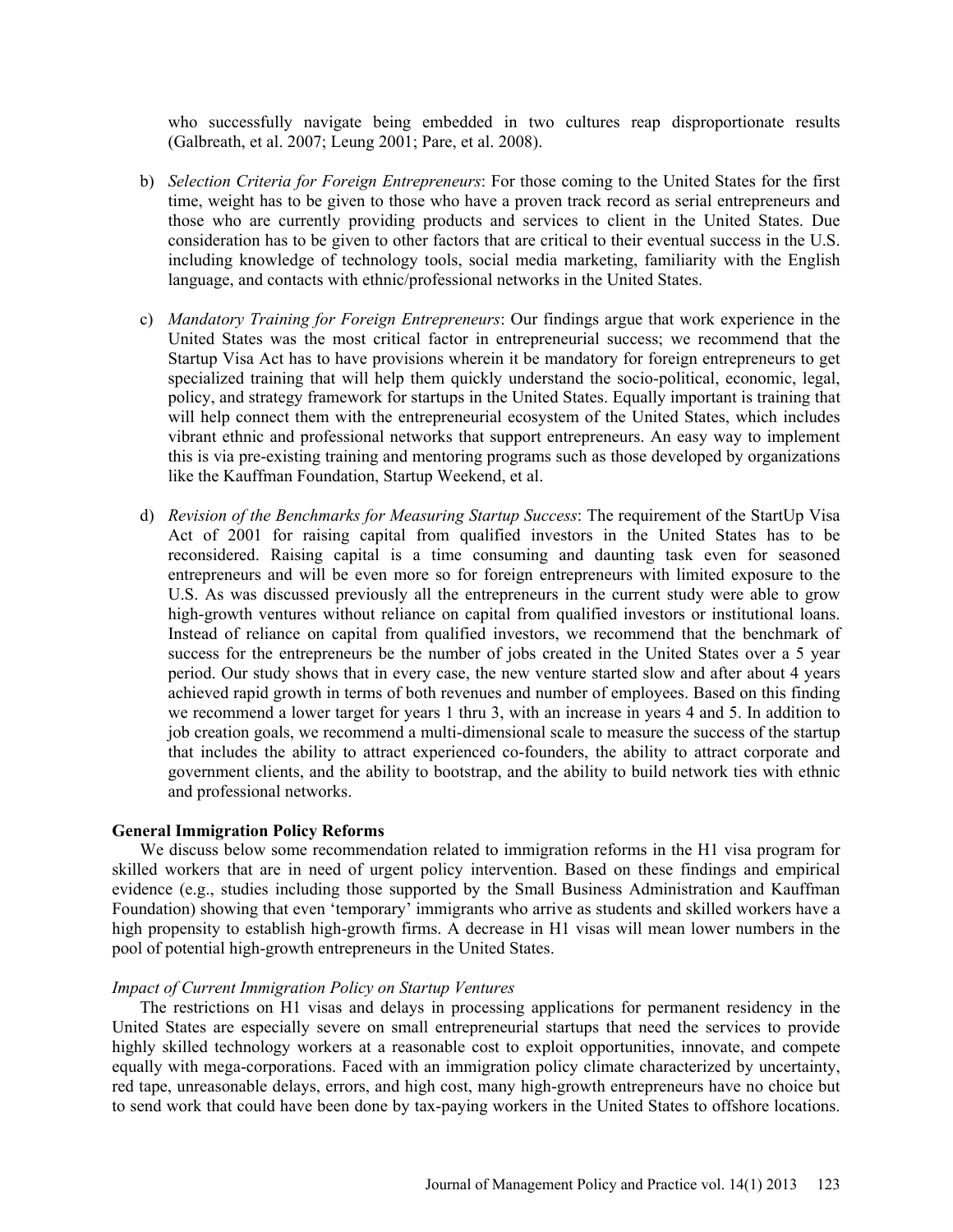Entrepreneurs in the current study reported having to resort to sending work overseas since 2009 due to the steep increase in costs and the uncertainties involved in the H1 visa process. This short-sighted policy has resulted in high paying and tax generating jobs leaving the United States for offshore locations and had compounded the problems faced by the U.S. economy.

# *High Tech Industries*

Entrepreneurs face numerous risks and uncertainties on a daily basis. This is even more so in the case of immigrant entrepreneurs starting their new ventures in the rapidly changing high-tech industries during periods of economic recession. Due to the limited economic visibility and tight margins entrepreneurs do not have the luxury to staff their teams in advance of getting client orders. As they develop their business strategies, make plans to bid for projects, and pitch their services to clients, it is critical entrepreneurs have access to a reliable, on demand supply of highly skilled technology workers. The findings of this study argue that the processes and issuance of these visas are full of uncertainties, unreasonable delays, and high costs. These challenges adds to the risks and uncertainties that entrepreneurs who need the services of highly skilled technology workers face. Immigration policy should be reformed to support entrepreneurs.

# *Training of Immigration and Consular Officials*

Currently the immigration regulations related to H1 visas are heavily tilted in favor of larger and established corporations with lengthy financial track records. It will help if government officials who adjudicate visas in the United States and those who are involved in issuing the visas at U.S. consulates overseas are given training from the perspective of the strategic planning and flexible manpower needs of a new entrepreneurial venture. Such training will help the USCIS and U.S. consular officers see the bigger picture of how skilled immigrants with high human capital help grow the U.S. economy by starting new ventures with little capital and limited resources. Rather than focus on the past financial performance of the new venture, which in the case of a startup venture is usually weak or in many cases non-existent, while making decisions on visas, consular officials should focus on the potential of the entrepreneur to bootstrap, leverage their human capital and prior work experience to exploit opportunities, grow and create jobs in the United States. Given experiences such as the EB-5 program, this should be easily implemented.

### **Economic Downturns and Immigration Policy**

The current study found that high-growth firms owned by immigrant entrepreneurs provide critical services to the U.S. federal government and larger U.S. corporations (Kumar, 2011). Other studies have reported that skilled immigrant entrepreneurs create jobs and play the role of catalysts in enhancing productivity of the U.S. economy. The findings of the current study support the view that the influx of large numbers of youthful and skilled workers through immigration has been advantageous to the growth of entrepreneurial capitalism in the United States (Baumol, Litan, & Schramm, 2007) and will remain central to its ability to invent the future (Zakaria, 2008).

Despite the evidence of the economic contributions of immigrants, during the recent economic downturn and the resultant higher rates of unemployment, a protectionist mindset has developed among the general public in the United States and many European nations (Organisation for Economic Cooperation and Development, 2010). As a consequence, politicians, regardless of their party affiliation, are reluctant to address the issue of immigration reform. To take advantage of the job creation potential of immigrant entrepreneurs, the U.S. government has to design immigration policies that are friendly to highly skilled workers and foreign students seeking higher education in the United States. Policy makers should separate the debate on highly skilled legal immigrants from the debate on illegal immigrants.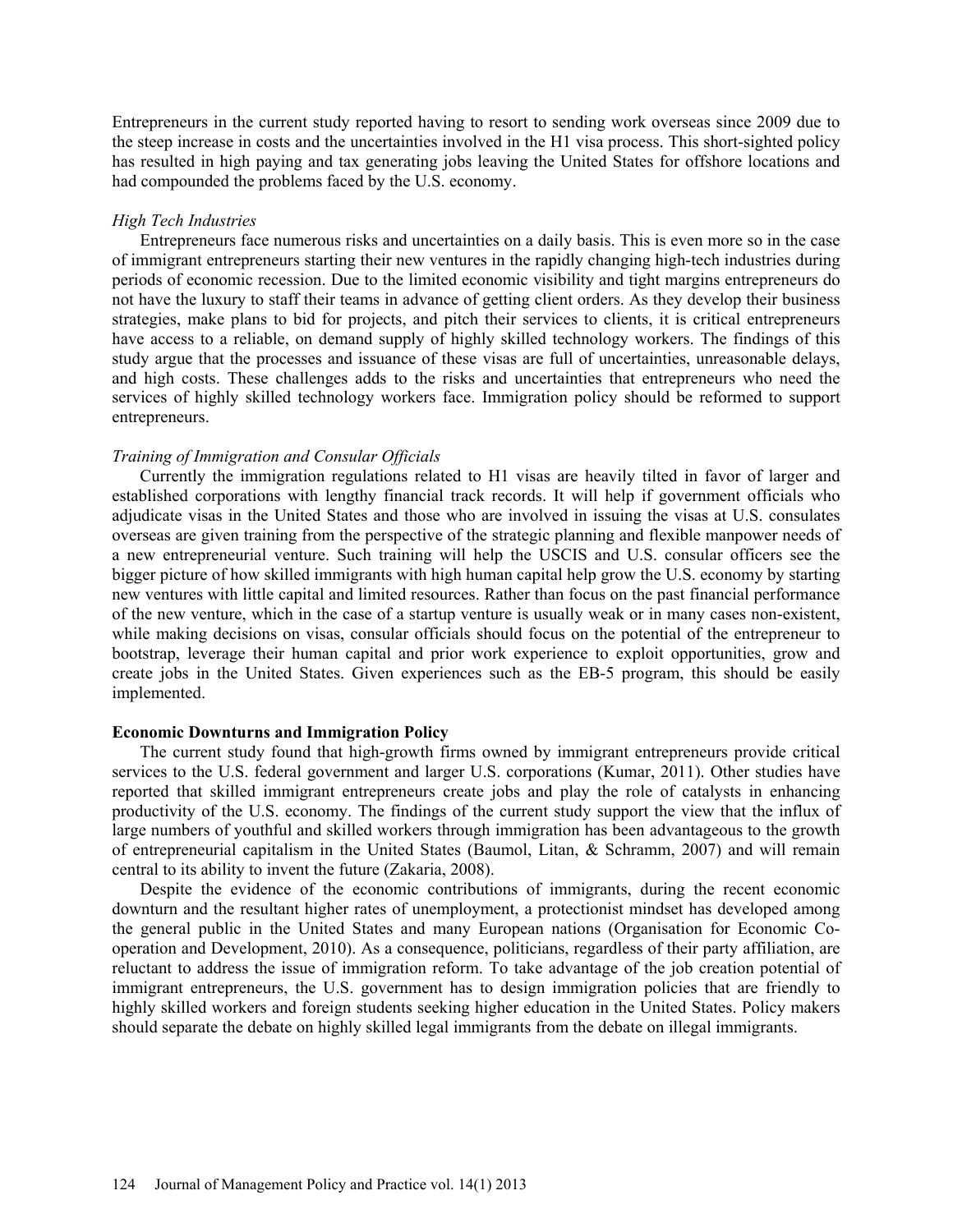#### **CONCLUSIONS AND SUGGESTIONS FOR FUTURE RESEARCH**

An urgent need exists for an immigration policy focused on skilled information technology workers that will address the problems currently faced by entrepreneurs in need of skilled workers. A simplified, fast, inexpensive, and efficient mechanism that will help skilled immigrant workers already in the United States become permanent residents and start new ventures could give a much-needed boost to economic growth and job creation in the country. Studies indicate that many of the highly skilled immigrants, who come to the United States for employment or higher education, take on the challenge of entrepreneurship. Many of them establish new ventures that become high-growth firms that create large number of jobs.

The importance of the topic of high-growth immigrant entrepreneurship from a policy perspective justifies a larger quantitative study informed by the results of the current study. The quantitative analysis could allow us to confirm our findings in a larger Indian American immigrant entrepreneur population and also to provide a much-needed comparison set of non-Indian American 'gazelles'. Combined with the qualitative analyses, this research should offer significant insights into the factors that undergird the success of immigrant entrepreneurs. Not just a fascinating research question, many of these ventures could grow to scalable businesses and give the much-needed boost to economic growth and job creation in the United States.

# **REFERENCES**

Baumol, W. J., Litan, R. E., & Schramm, C. J. (2007). *Good capitalism, bad capitalism, and the economics of growth and prosperity*. New Haven: Yale University Press.

Bosma, N. S., Jones, K., Autio, E., & Levie, J. (2008). *Global Entrepreneurship Monitor 2007 executive report*. London, England: London Business School.

Bygrave, W. D. (2007). The entrepreneurship paradigm (I) revisited. In H. Neergaard and J. P. Ulhoi (Eds.), *Handbook of qualitative research methods in entrepreneurship* (pp. 17-48). Cheltenham, UK: Edward Elgar.

Davidsson, P. (2008). *The entrepreneurship research challenge*. Northampton, MA: Edward Elgar.

Fairlie, R. W. (2008). *Estimating the contribution of immigrant business owners to the U.S. economy* (Office of Advocacy Research Summary No. 334). Washington, DC: Small Business Administration.

Galbraith C, Rodriguez C, Stiles C. (2007) Social capital as a club good: the case of ethnic communities & entrepreneurship, *Journal of Enterprising Communities: People & Places in the Global Economy*, 1(1):38-53.

Haniffa, A. (2010, March 5). United States woos immigrant entrepreneurs. *Indian Abroad* (New York ed.), p. A24.

Hart, D. M., Acs, Z. J., & Tracy, S. L., Jr. (2009). *High-tech immigrant entrepreneurship in the United States*. Washington, DC: U.S. Small Business Administration Office of Advocacy.

Hitt, M., Harrison, J., Ireland, R. D., & Best, A. (1998) Attributes of successful and unsuccessful acquisition of US firms. *British Journal of Management*, *9*, 91-114.

Katz, J. A. (2007). Education and training in entrepreneurship. In J. R. Baum, M. Frese, & R. Baron (Eds.), *The psychology of entrepreneurship* (pp. 209-235). Mahwah, NJ: Erlbaum.